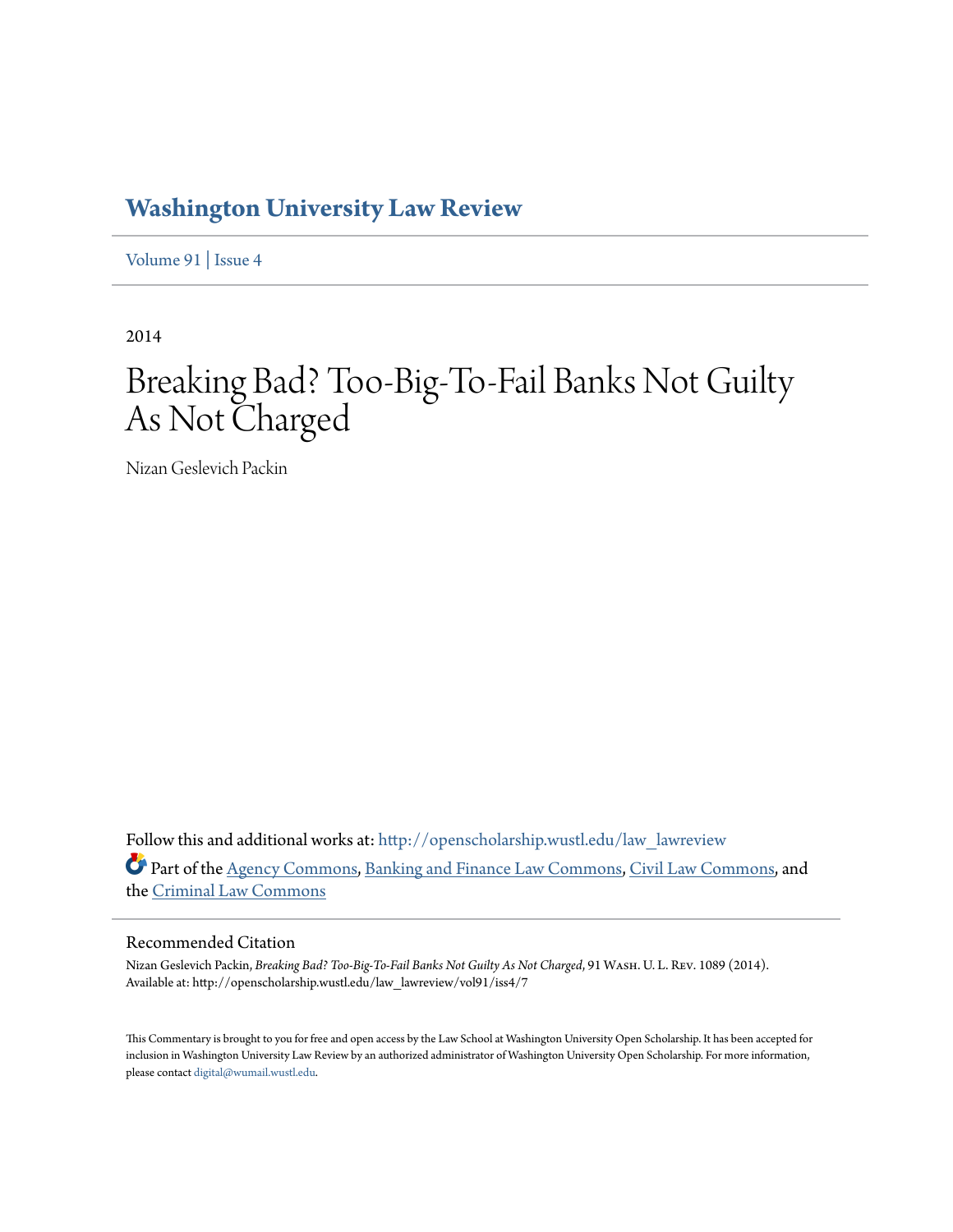### **BREAKING BAD? TOO-BIG-TO-FAIL BANKS NOT GUILTY AS NOT CHARGED**

#### **NIZAN GESLEVICH PACKIN**

Since the 2008 financial crisis, rating agencies, regulators,  $2$  global organizations, $3$  and academics<sup>4</sup> have argued that large banks receive significant competitive advantages because the market still perceives them as likely to be saved in a future financial crisis.<sup>5</sup> Therefore, not only do the largest banks enjoy the economic safety benefits of being large and diversified, but they also receive implicit as well as explicit and direct government subsidies.<sup>6</sup> The most significant subsidy, an implicit one,

Assistant Professor of Business Law, Zicklin School of Business, Baruch College, City University of New York. I thank David Skeel, Gideon Parchomovsky, and Charles W. Mooney Jr. for supplying helpful comments incorporated in this Commentary.

<sup>1.</sup> *See, e.g.*, STANDARD & POOR'S, BANKS: RATING METHODOLOGY AND ASSUMPTIONS 11 (2011), *available at* http://www.standardandpoors.com/spf/upload/Ratings\_EMEA/2011-11-09\_CB Event\_CriteriaFIBankRatingMethodologyAndAssumptions.pdf (predicting government assistance to banks becoming a permanent factor in forming banks' credit, "regardless of governments' recent and emerging policy response.").

<sup>2.</sup> Former Federal Reserve Chairman Ben Bernanke believes that taxpayer-funded bank subsidies should end. *See* Christopher Ryan, *Elizabeth Warren: Too-Big-To-Fail Banks Get \$83bn/Year Subsidy. Why?*, AM. BLOG (Feb. 28, 2013, 12:41 PM), http://americablog.com/2013/02/ elizabeth-warren-83bn-bank-subsidy.html.

<sup>3.</sup> *See* Kenichi Ueda & Beatrice Weder di Mauro, *Quantifying Structural Subsidy Values for Systemically Important Financial Institutions* (Int'l Monetary Fund, Working Paper No. WP/12/128, 2012), *available at* http://www.imf.org/external/pubs/ft/wp/2012/wp12128.pdf (arguing that large banks receive substantial rewards because the bigger they are, the more disastrous their failure would be, and estimating the subsidy to the ten biggest banks at \$83 billion annually).

<sup>4.</sup> *See, e.g.*, *Who is Too Big to Fail: Does Title II of the Dodd-Frank Act Enshrine Taxpayer-Funded Bailouts?: Hearing Before the Subcomm. on Oversight and Investigations of the H. Comm. on Fin. Svcs.*, 113th Cong. 69 (2013) (written testimony of David A. Skeel, Jr., Professor of Corporate Law at the Univ. of Pa. Law Sch.), *available at* http://financialservices.house.gov/ uploadedfiles/hhrg-113-ba09-wstate-dskeel-20130515.pdf (large banks, "[a]mong other benefits . . . borrow money much more cheaply than other financial institutions, because their cost of credit is artificially reduced by the Too Big to Fail subsidy.").

<sup>5.</sup> *See, e.g.*, Viral V. Acharya, et al., *The End of Market Discipline? Investor Expectations of Implicit State Guarantees* 3, 13 (Working Paper, Dec. 2013), *available at* http://ssrn.com /abstract=1961656 (arguing that "[t]he implicit subsidy provided large financial institutions [an annual] funding cost," and that the "passage of Dodd-Frank did not eliminate expectations of future government support"); Anat R. Admati et al., *Fallacies, Irrelevant Facts, and Myths in the Discussion of Capital Regulation: Why Bank Equity Is Not Expensive* 1–7 (Max Planck Inst. for Research on Collective Goods, Working Paper 2013/23, 2013), *available at* http://papers.ssrn.com/sol3/papers .cfm?abstract\_id=2349739.

<sup>6.</sup> Put simply, subsidies are a method of financial support given to those in need without any pay-back obligation on the receiving end. *See* MERRIAM-WEBSTER'S COLLEGIATE DICTIONARY 1174 (10th ed. 1996). Subsidies can take various forms and can be granted using different types of policies, which include direct transfers of funds and support or indirect assistance. Doug Koplow, *Case Studies of Subsidy Reform and Sustainable Development: Energy*, *in* ORG. FOR ECON. CO-OPERATION & DEV.,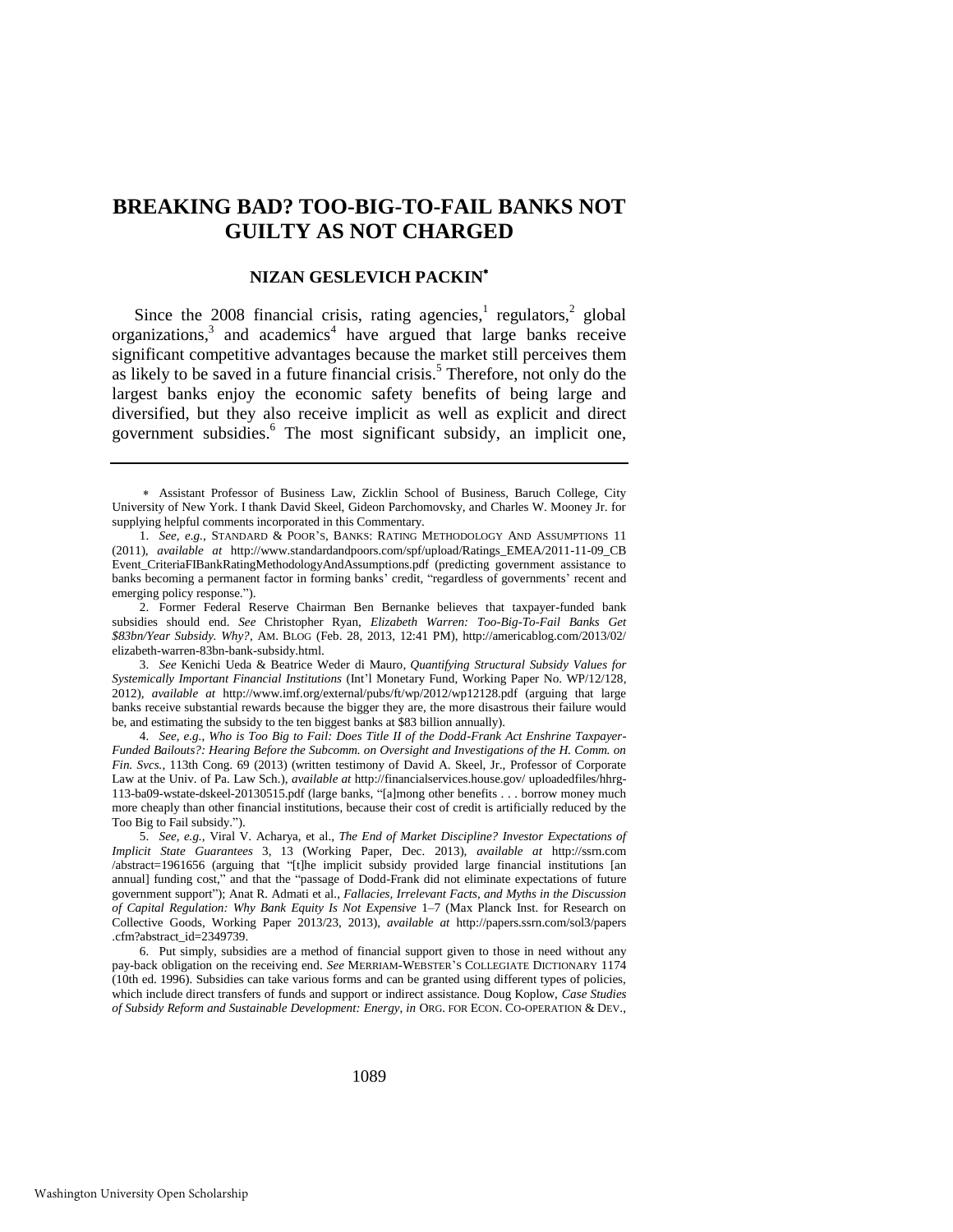stems from market perception that the government will not allow the largest banks to fail—*i.e.*, that they are "too-big-to-fail" ("TBTF")<sup>7</sup> enabling them to borrow at lower interest rates.<sup>8</sup> Focusing on these subsidies, recent media reports sent shockwaves across financial markets by estimating the value of the financial advantages for the six largest U.S. banks since the start of 2009 at \$102 billion.<sup>9</sup> On November 14, 2013, the Government Accounting Office ("GAO") issued the first of two reports on the benefits large banks receive because of their size.<sup>10</sup> A less obvious yet highly-related issue is large banks' exemptions from criminal statutes. This issue was not mentioned in the 2013 report, but should be included in the 2014 report that will examine the economic advantages the largest banks receive because of implied government support. Specifically, in this Commentary, I argue that this exemption contributes to the subsidies' economic value while also creating incentives for unethical and even criminal activity.

Before analyzing the elements of such exemptions, it is critical to first understand large banks' subsidies framework in which such a benefit exists. The 2013 report was the result of a highly controversial debate on

Walz v. Tax Comm'n of New York, 397 U.S. 664, 690 (1970) (footnote omitted). He explained that direct subsidies involve government "forcibly" diverting the income of taxpayers to the recipient, whereas exemption involves government "merely refrain[ing] from diverting to its own uses income independently generated . . . through voluntary contributions." *Id.* at 691 (citing from Donald A. Giannella, *Religious Liberty, Nonestablishment, and Doctrinal Development–Part II. The Nonestablishment Principle*, 81 HARV. L. REV. 513, 553 (1968)).

7. *See* Robert Johnson, *Introduction* to ROOSEVELT INST., MAKE MARKETS BE MARKETS 9 (Robert Johnson & Erica Payne eds.) (2010), *available at* http://www.makemarketsbemarkets.org/ report/MakeMarketsBeMarkets.pdf ("The structure of our current financial markets . . . has not been subject to the most important principle of all—the opportunity for market participants to fail.").

8. *See, e.g.*, John C. Coffee, Jr., *Systemic Risk After Dodd-Frank: Contingent Capital and the Need for Regulatory Strategies Beyond Oversight*, 111 COLUM. L. REV. 795, 800–01 (2011); Stefan Jacewitz & Jonathan Pogach, *Deposit Rate Advantages at the Largest Banks* 4 (Working Paper, Feb. 21, 2014), *available at* https://papers.ssrn.com/sol3/papers.cfm?abstract\_id=2018474.

9. Bob Ivry, *No Lehman Moments as Biggest Banks Deemed Too Big to Fail*, BLOOMBERG (May 9, 2013, 11:00 PM), *available at* http://www.bloomberg.com/news/2013-05-10/no-lehmanmoments-as-biggest-banks-deemed-too-big-to-fail.html.

10. U.S. GOV'T ACCOUNTABILITY OFFICE, GAO-14-18, GOVERNMENT SUPPORT FOR BANK HOLDING COMPANIES: STATUTORY CHANGES TO LIMIT FUTURE SUPPORT ARE NOT YET FULLY IMPLEMENTED (2013), *available at* http://www.gao.gov/assets/660/659004.pdf.

SUBSIDY REFORM AND SUSTAINABLE DEVELOPMENT: POLITICAL ECONOMY ASPECTS 93 (2007), *available at* http://www.cbd.int/doc/case-studies/inc/cs-inc-oecd-SubsidyReform-PoliticalEconomyen.pdf. Justice Brennan explained the distinction between direct subsidies and tax exemption as follows:

A subsidy involves the direct transfer of public monies to the subsidized enterprise and uses resources exacted from taxpayers as a whole. An exemption, on the other hand, involves no such transfer. It assists the exempted enterprise only passively, by relieving a privately funded venture of the burden of paying taxes.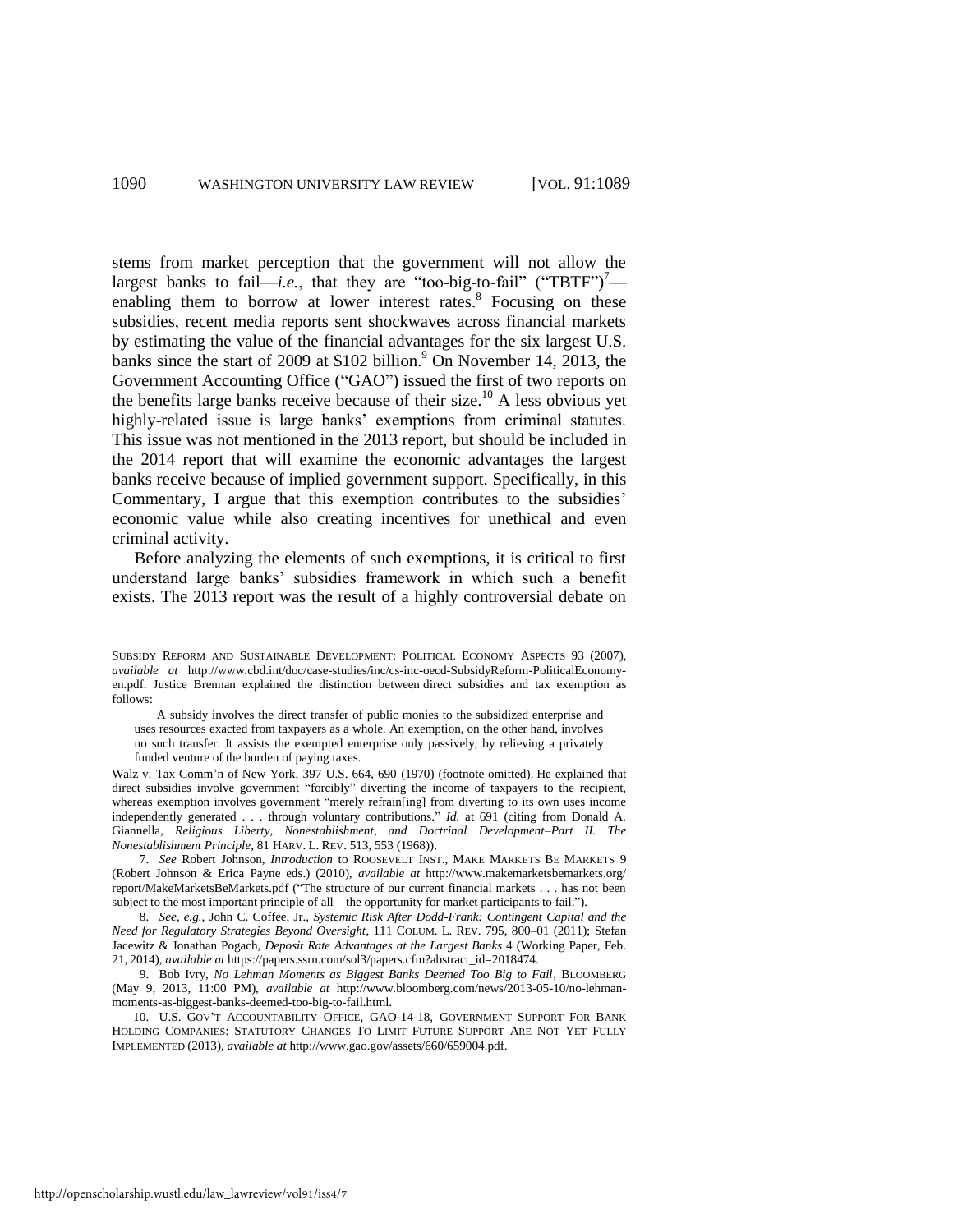the existence and nature of such subsidies, especially following the enactment of the Dodd-Frank  $Act<sub>11</sub><sup>11</sup>$  but there is still disagreement as to whether large banks actually receive any subsidies.<sup>12</sup> Certain commentators argue that large banks deserve different treatment because they create benefits for businesses that would not be available elsewhere;<sup>13</sup> the banking field facilitates substantial scale economies, $14$  which make

13. Charles W. Calomiris, *Debate: Should Big Banks Be Broken Up?: The Opposition's Opening Statements*, ECONOMIST (May 14, 2013), *available at* http://www.economist.com/debate/days/view/ 977 (arguing that the largest banks' product diversity, large scale, and global reach create unique advantages for their customers).

14. *See, e.g.*, *Non Interest Expense as Percent of Assets, FY2012, All Banks Reported to FDIC, 12/31/2012*, OPTIRATE, *available at* http://bankblog.optirate.com/wp-content/uploads/2013/06/NonInt ExpToAssets2012.jpg (showing significant economies of scale with the largest Banks); David C. Wheelock & Paul W. Wilson, *Do Large Banks Have Lower Costs? New Estimates of Returns to Scale for U.S. Banks*, 44 J. MONEY, CREDIT, & BANKING 171 (2012); Joseph P. Hughes et al., *Are Scale Economies in Banking Elusive or Illusive? Evidence Obtained by Incorporating Capital Structure and Risk-Taking into Models of Bank Production*, 25 J. BANKING & FIN. 2169 (2001) (finding that bank holding companies of all sizes were operating with significant returns to scale and that increased risktaking is associated with smaller-scale economies); Allen N. Berger & Loretta J. Mester, *Inside the Black Box: What Explains Differences in the Efficiencies of Financial Institutions?*, 21 J. BANKING &

<sup>11.</sup> Despite the big banks' attempts to prove that the Dodd-Frank Act would render their advantages insignificant, they have only been able to point to one independent academic research team that has found that the megabanks' market advantages diminished because of the Dodd-Frank rules (concluding that the Act "has been effective in reducing" the subsidy). Bhanu Balasubramnian & Ken B. Cyree, *Has Market Discipline on Banks Improved After the Dodd-Frank Act?* 2 (Working Paper, Nov. 2, 2013), *available at* http://ssrn.com/abstract=2349042.

<sup>12.</sup> The voices arguing against the existence of the subsidy appear to come exclusively from the financial services industry, and, therefore, should (i) be sorted out from objective research undertaken by more neutral experts, and (ii) not be viewed equally. *See, e.g.*, *Examining the GAO Study on Government Support for Bank Holding Companies: Hearing Before the S. Comm. on Banking, Hous., & Urban Affairs*, 113th Cong. (2014) (written testimony of Simon Johnson), *available at* http://www. banking.senate.gov/public/index.cfm?FuseAction=Files.View&FileStore\_id=982071a1-e2fd-4d02-bacc-962d4683affb ("Perhaps most worryingly for the validity of future analysis, the GAO seems to weight all "expert" opinion equally, irrespective of whether the work in question was undertaken by people who work for big banks . . . If the GAO cannot sort out sensible analysis from sophisticated lobbying, then its important follow-up report on the current value of implicit subsidies to large banks is unlikely to have much value."). Such financial services industry members' reports include various reasonings as to why no subsidy exists. *See, e.g.*, Press Release, Fin. Servs. Forum, et al., Fin. Indus. Addresses Alleged Large Bank Subsidy (Mar. 11, 2013), *available at* http://images.politico.com/global /2013/03/ 10/financial\_industry\_addresses\_alleged\_large\_bank\_subsidy\_11\_march\_13.html; STEVE STRONGIN ET AL., GOLDMAN SACHS, GLOBAL MARKETS INST., MEASURING THE TBTF EFFECT ON BOND PRICING (2013), *available at* http://www.goldmansachs.com/our-thinking/public-policy/ regulatoryreform/measuring-tbtf-doc.pdf (arguing that the six biggest U.S. banks enjoyed a funding advantage, which reversed to a disadvantage after the financial crisis); Michel Araten, *Credit Ratings as Indicators of Implicit Government Support for Global Systemically Important Banks* 1 (Working Paper, May 31, 2013), *available at http://ssrn.com/abstract=2272800* (arguing that "market data discounts the notion of government support" for big banks); Bert Ely, *Revisiting an Old Debate: Do Banks Receive a Federal Safety Net Subsidy?*, 18 NO. 21 BANKING POL'Y REP. 1, 1 (1999) (arguing that "banks pay all costs of banking's federal safety net"); Mark Whitehouse, *Too-Big-to-Fail Myths, Goldman Sachs Edition*, BLOOMBERG (May 28, 2013, 1:25 PM), *available at* http://www.bloom berg.com/news/2013-05-28/too-big-to-fail-myths-goldman-sachs-edition.html.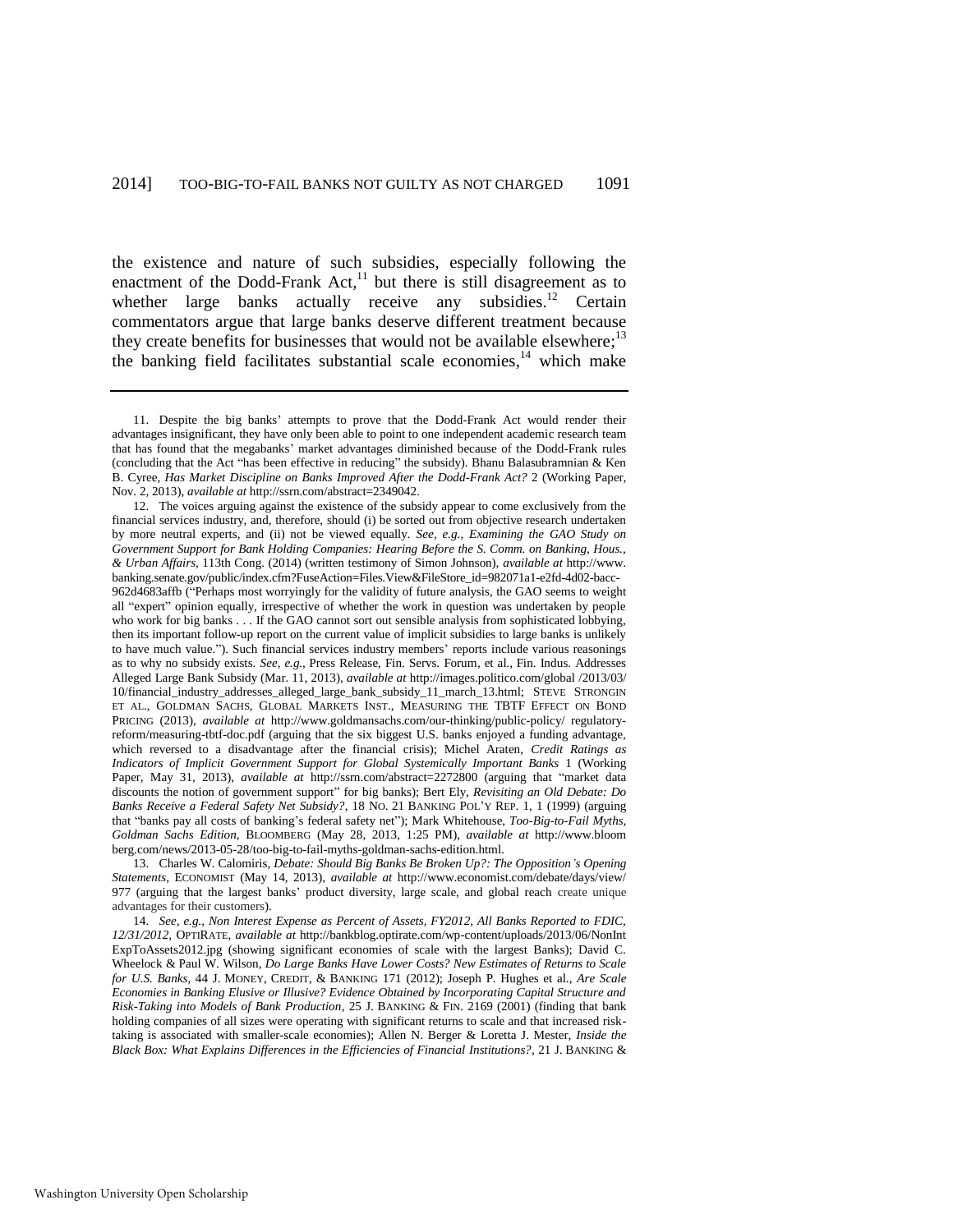large banks a source of gains for society<sup>15</sup> that justify Congress's support. Therefore, they essentially argued that the largest banks are unique and worth protecting because they leverage revenue and cost synergies through economies of scale, and as a result create benefits, that pass on to their customers and investors and lower the costs of finance for the entire society.<sup>16</sup>

One of the benefits large banks receive is a non-monetary semiexemption from criminal statutes that contributes to their subsidies value. Indeed, the Department of Justice ("DOJ") allows for "deferred prosecution" and advances settlements instead of criminal charges for large financial institutions when they violate criminal laws such as money laundering and drug trafficking.<sup>17</sup> This semi-immunity policy, nicknamed "too-big-to-jail,"<sup>18</sup> also translates into an additional economic advantage that only the largest banks enjoy.<sup>19</sup>

#### TOO-BIG-TO-JAIL

In the years following the financial crisis, the media reported on largescaled scandals in which the biggest banks were illegally involved. Nevertheless, even after it had learned about these scandals, the U.S. government only fined rather than prosecuted the relevant banks. This approach, which was nicknamed too-big-to-jail, caused a great deal of

FIN. 895, 928 (1997) ("Serious estimates of scale economies for U.S. banks over \$25 billion will likely have to wait for the consolidation of the industry to create enough of these large banks to yield reasonable estimates."). Generally, "economies of scope" refers to the lowering average cost for a firm in producing two or more products. John C. Panzar & Robert D. Willig, *Economies of Scope*, 71 AM. ECON. REV. 268, 268 (1981).

<sup>15.</sup> JAN SCHILDBACH, DEUTSCHE BANK: DB RESEARCH, UNIVERSAL BANKS: OPTIMAL FOR CLIENTS AND FINANCIAL STABILITY (2012), http://www.dbresearch.com/PROD/DBR\_INTERNET\_ EN-PROD/PROD 0000000000296976.pdf.

<sup>16.</sup> *Id.*

<sup>17.</sup> Jessica Silver-Greenberg, *HSBC to Pay Record Fine to Settle Money-Laundering Charges*, N.Y. TIMES, Dec. 12, 2012, at B3, *available at* http://dealbook.nytimes.com/2012/12/11/hsbc-to-payrecord-fine-to-settle-money-laundering-charges/?\_r=0 ("Federal and state authorities secured a record \$1.92 billion payment from HSBC . . . to settle charges that the banking giant transferred billions of dollars for nations under United States sanctions, enabled Mexican drug cartels to launder tainted money through the American financial system, and worked closely with Saudi Arabian banks linked to terrorist organizations.").

<sup>18.</sup> Arthur E. Wilmarth Jr., *Turning a Blind Eye: Why Washington Keeps Giving in to Wall Street*, 81 U. CIN. L. REV. 1283, 1428 (2013).

<sup>19.</sup> *See* Cornelius Hurley, *GAO Must Ensure Accurate Accounting in TBTF Study*, AM. BANKER (Sept. 24, 2013, 3:00 PM), http://www.americanbanker.com/bankthink/gao-must-ensure-accurateaccounting-in-tbtf-study-1062337-1.html?ET=americanbanker:e17059:761074a:&st=email&utm\_source =editorial&utm\_medium=email&utm\_campaign=AB\_Intraday\_092513 (detailing the harm to taxpayers resulting from both bank bailouts and large bank exemptions from criminal statutes).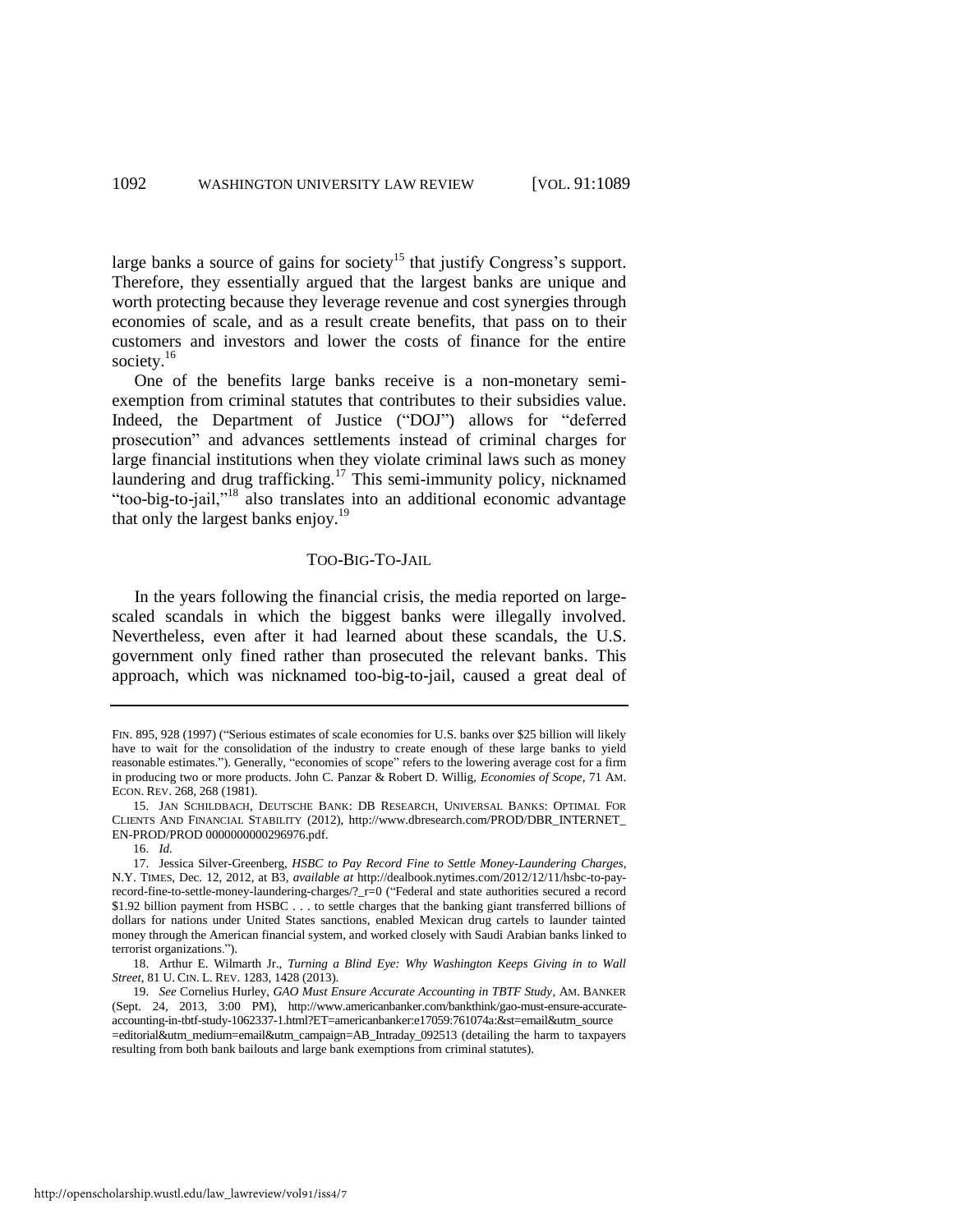<span id="page-5-1"></span>anger and frustration.<sup>20</sup> Trying to justify this policy, Attorney General Holder explained that the DOJ cannot indict big financial institutions because doing so might harm the economy. Holder, testifying before the Senate Judiciary Committee, said that he is "concerned that the size of some of these institutions becomes so large that it does become difficult for us to prosecute them when we are hit with indications that if we do prosecute—if we do bring a criminal charge—it will have a negative impact on the national economy, perhaps even the world economy.<sup>"21</sup> Some have argued that this declaration is unsurprising given that in 1999, as Deputy Attorney General, Holder instructed prosecutors to consider "collateral consequences" when determining whether or not to prosecute corporations.<sup>22</sup>

<span id="page-5-0"></span>This statement also makes sense given the current reality, in which the U.S. government preferred, instead of prosecution,  $23 \times 13$  billion settlement in November 2013 with JPMorgan for its role in creating the  $2008$  crisis.<sup>24</sup> One of the reasons for doing so is that whatever acts JPMorgan had allegedly done were of such magnitude that prosecution through the judicial system would have prolonged the proceedings not just over years, but possibly over generations. Thus, prosecuting JPMorgan appears to have been unrealistic and out of the question. JPMorgan was allowed to become too-big-to-jail, and now it is out of the reach of any

<sup>20.</sup> Press Release, Or. Sen. Jeff Merkley, Merkley Blasts "Too Big to Jail" Policy for Lawbreaking Banks (Dec. 13, 2012) [hereinafter *Merkley*], *available at* http://www.merkley.senate .gov/newsroom/press/release?id=42a606e4-7c45-42ed-8348-c77c508f9281 (reprinting Oregon Senator Jeff Merkley's open letter to Eric Holder criticizing the U.S. Department of Justice for its noprosecution policy and demanding explanations). One month after Senator Merkley's letter, twentyfour members of Congress echoed his admonitions in a separate letter to Attorney General Holder. Letter from George Miller, et al., Members of Cong., to Eric Holder, U.S. Att'y Gen. (Jan. 14, 2013), *available at* http://georgemiller.house.gov/sites/georgemiller.house.gov/files/HSBC%20Letter.pdf.

<sup>21.</sup> *Transcript: Attorney General Eric Holder on 'Too Big to Jail'*, AM. BANKER (Mar. 6, 2013, 3:15 PM), http://www.americanbanker.com/issues/178\_45/transcript-attorney-general-eric-holder-ontoo-big-to-jail-1057295-1.html; *see also* Peter Schroeder, *Holder: Big Banks' Size Complicates Prosecution Efforts*, THE HILL (Mar. 6, 2013, 7:00 PM), http://thehill.com/blogs/on-the-money/ banking-financial-institutions/286583-holder-big-banks-size-complicates-prosecution-efforts#ixzz2fx mQO2Uk.

<sup>22.</sup> *See* Memorandum from the Deputy Att'y Gen. on Bringing Criminal Charges Against Corps. to All Component Heads and U.S. Attorneys (June 16, 1999), *available at* http://www.justice.gov/ criminal/fraud/documents/reports/1999/charging-corps.PDF; *see also* Jillian Berman, *Eric Holder's 1999 Memo Helped Set The Stage For 'Too Big To Jail'*, HUFFINGTON POST. (June 4, 2013, 5:01 PM), http://www.huffingtonpost.com/2013/06/04/eric-holder-1999-memo\_n\_ 3384980.html.

<sup>23.</sup> Danielle Kurtzleben, *Potential Criminal Charges Loom, but JPMorgan May Remain Too Big to Jail*, US NEWS (Nov. 19, 2013), http://www.usnews.com/news/articles/2013/11/19/potentialcriminal-charges-loom-but-jpmorgan-may-remain-too-big-to-jail.

<sup>24.</sup> *See* Peter Eavis [& Ben Protess,](http://dealbook.nytimes.com/author/ben-protess/) *Considering the Fairness of JPMorgan's Deal*, N.Y. TIMES, Oct. 22, 2013, at B1, *available at* http://dealbook.nytimes.com/2013/10/21/considering-the-fairness-ofjpmorgans-deal/?\_r=0.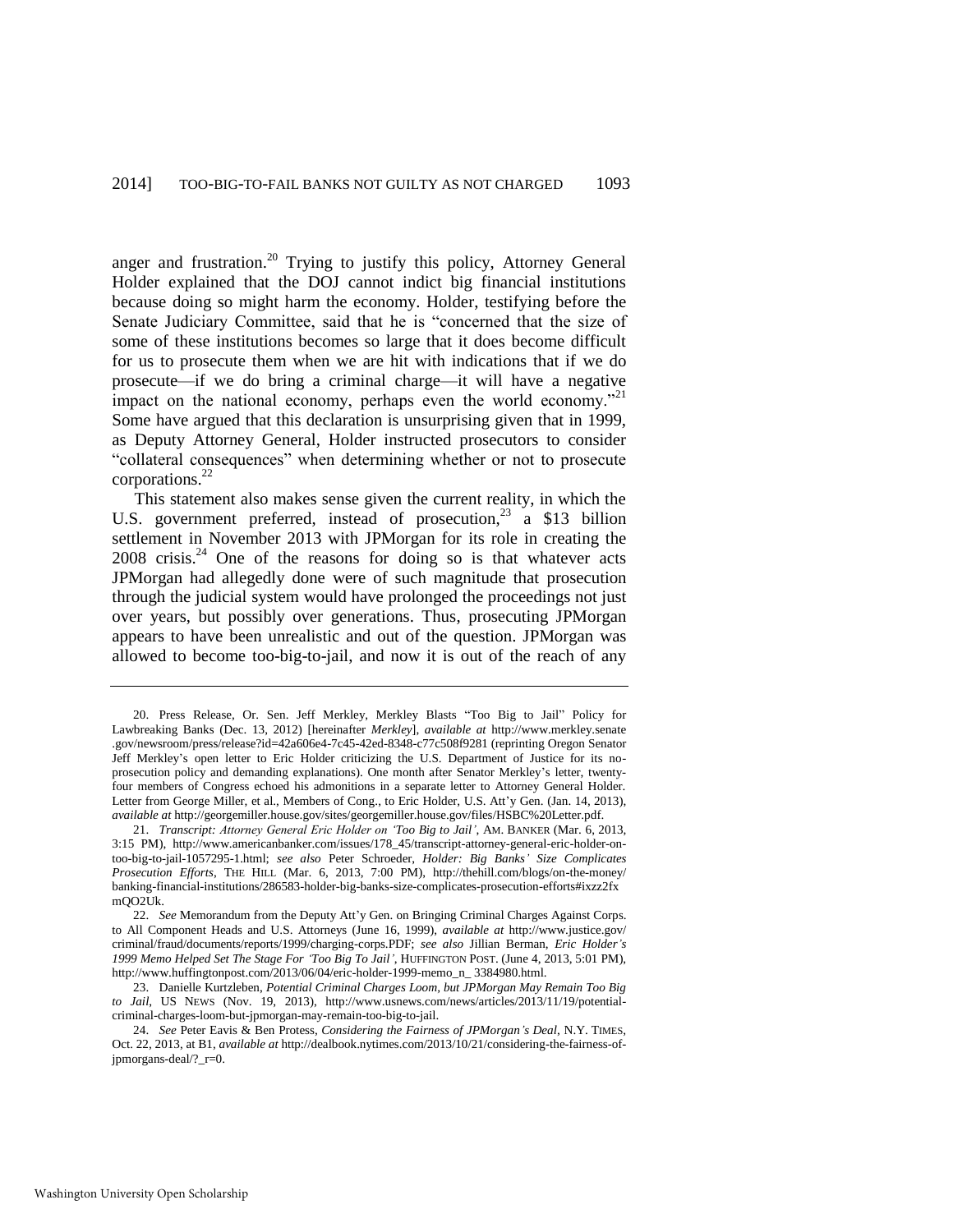government, even if such benefits offend the public's sense of justice. And while the DOJ declared that it "does not release individuals from civil charges, nor does it release JPMorgan or any individuals from potential criminal prosecution,"<sup>25</sup> this statement does not mean much. According to certain studies, major banks normally do not get prosecuted, and banks that do typically receive deferred or non-prosecution agreements, which are settlements that avoid indictment or convictions.<sup>26</sup> Similarly, individuals are also rarely prosecuted, and that helps the firm avoid criminal convictions as well.<sup>27</sup> They believe that this is the result of the government not wanting the major banks to lose their banking licenses, or to hurt their reputation and consequently innocent shareholders.<sup>28</sup>

#### IF YOU BUILD IT, THEY WILL COME

Letting JPMorgan and other large banks dodge criminal liability has several negative effects. First, it "effectively vitiates the law as written by Congress, $\frac{1}{2}$ <sup>29</sup> as Congress had no intentions to declare that violations of money laundering, terrorist financing, or fraud would *only* constitute civil violations.

Second, giving the large banks *de facto* special treatment conflicts with the basic constitutional provision of equality under the law,  $30$  as it essentially requires applying the law in such a way that discriminates in favor of the largest banks. Thus, it contradicts one of the most fundamental American legal principles, $31$  reinforced by the Supreme

<sup>25.</sup> Kurtzleben, *supra* note [23.](#page-5-0) 

<sup>26.</sup> *Id.*

<sup>27.</sup> Michael Rothfeld, *Firms Get Penalized, but Many Workers Don't*, WALL ST. J. (Jan 16, 2014, 7:42 PM), http://online.wsj.com/news/articles/SB1000142405270230441910457932496245977 1186 (this information is based on an analysis of data done by University of Virginia professor of law Brandon Garrett, in his forthcoming book TOO BIG TO JAIL: HOW PROSECUTORS COMPROMISE WITH CORPORATIONS).

<sup>28.</sup> Kurtzleben, *supra* note [23.](#page-5-0) 

<sup>29.</sup> *Merkley*, *supra* not[e 20.](#page-5-1) 

<sup>30.</sup> Cass R Sunstein, *Incompletely Theorized Agreements in Constitutional Law*, 74 SOC. RES. 1, 11 (2007) (arguing that "[c]onstitutional provisions usually protect such rights as . . . equality under the law").

<sup>31.</sup> This principle is founded on the (i) Equal Protection Clause; (ii) Due Process Clause (containing an equal protection component comparable to the Equal Protection Clause in the Fourteenth Amendment); and (iii) Substantive Due Process doctrine. *See* U.S. CONST. amend. XIV, § 1; U.S. CONST. amend. V; Peter J. Rubin, *Square Pegs and Round Holes: Substantive Due Process, Procedural Due Process, and the Bill of Rights*, 103 COLUM. L. REV. 833, 841–43 (2003). These clauses and doctrines allow challenges of discrimination resulting from government actions and laws.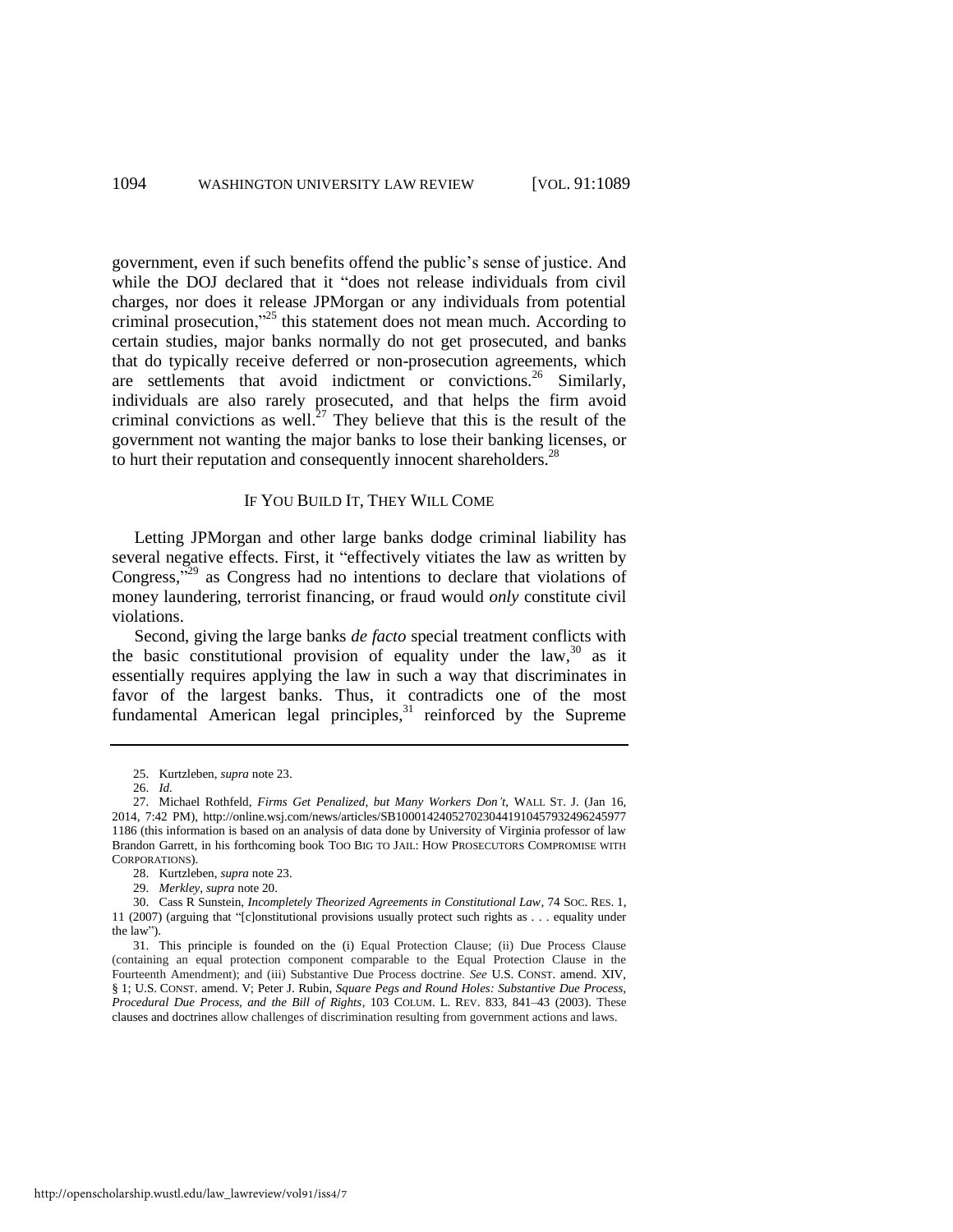Court's equal protection jurisprudence.<sup>32</sup> Accordingly, reflecting upon this practice, a federal judge in New York noted that for judges who take an oath to apply the law equally, the 'too-big-to-jail' excuse is troubling, and disregards the principle of equality under the law.<sup>33</sup>

<span id="page-7-0"></span>Third, while the troubling too-big-to-jail policy refers to the prosecution of financial institutions, rather than their senior executives, it appears that the DOJ is also uninterested in prosecuting the individuals who worked at those banks and led their negative behavior.<sup>34</sup> In fact, the DOJ has not pursued any of the large banks' executives that were personally involved in the scandals that took place in the last few years despite the fact that several government agencies clearly stated in reports that in their opinion, fraud and unethical behavior both caused and exacerbated the financial crisis. For example, the Financial Crisis Inquiry Commission, in its final report, "uses variants of the word 'fraud' no fewer than 157 times in describing what led to the crisis, concluding that there was a 'systemic breakdown,' not just in accountability, but also in ethical behavior.... The crisis was in material respects the product of intentional fraud."<sup>35</sup>

Finally, making TBTF banks pay large fines in lieu of being prosecuted for their illegal actions is also problematic because it creates negative incentives for large banks in the contexts of (i) desired ethical standards

<sup>32.</sup> Although many have assumed, including the Supreme Court in historic cases such as [Palmer](https://a.next.westlaw.com/Link/Document/FullText?findType=Y&serNum=1971127101&pubNum=0000708&originationContext=document&transitionType=DocumentItem&contextData=(sc.Search))  [v. Thompson, 403 U.S. 217, 224–25 \(1971\)](https://a.next.westlaw.com/Link/Document/FullText?findType=Y&serNum=1971127101&pubNum=0000708&originationContext=document&transitionType=DocumentItem&contextData=(sc.Search)) (motive irrelevant where swimming pool closings affect races equally) and Griffin v. Cnty. Sch. Bd. of Prince Edward Cnty., 377 U.S. 218 (1964) (shutting down all public schools in wake of desegregation order without intent evaluation), that action that carries the effect of discrimination violates principles of equality, the Court later narrowed the Constitution's guarantee of equality under the law, ruling that intent was the standard. *See* Brando Simeo Starkey*, A Failure of the Fourth Amendment & Equal Protection's Promise: How the Equal Protection Clause Can Change Discriminatory Stop and Frisk Policies*, 18 MICH. J. RACE & L. 131 (2012). The intent doctrine took full shape in [Washington v. Davis, 426 U.S. 229 \(1976\)](https://a.next.westlaw.com/Link/Document/FullText?findType=Y&serNum=1976142392&pubNum=780&originationContext=document&transitionType=DocumentItem&contextData=(sc.Search)) and [Vill. of](https://a.next.westlaw.com/Link/Document/FullText?findType=Y&serNum=1977118707&pubNum=780&originationContext=document&transitionType=DocumentItem&contextData=(sc.Search))  [Arlington Heights v. Metro. Hous. Dev. Corp., 429 U.S. 252 \(1977\).](https://a.next.westlaw.com/Link/Document/FullText?findType=Y&serNum=1977118707&pubNum=780&originationContext=document&transitionType=DocumentItem&contextData=(sc.Search)) Accordingly, courts examine purposefulness and intent to discriminate rather than merely disproportionate impact upon a certain group. And intent is most easily proven where discrimination takes the form of a classification on the face of a statute or rule. However, the intent doctrine may not apply here, nor should it narrow equal protection principles, because Attorney General Holder's comments make clear that the government's failure to prosecute the biggest banks is intentional, purposeful, and applicable only to a subset of financial institutions.

<sup>33.</sup> Jed S. Rakoff, *The Financial Crisis: Why Have No High-Level Executives Been Prosecuted?*, N.Y. REV. BOOKS (Jan. 9, 2014), *available at* http://www.nybooks.com/articles/ archives/2014/jan/09/ financial-crisis-why-no-executive-prosecutions/?pagination=false. Judge Rakoff is a United States District Judge for the Southern District of New York.

<sup>34. &</sup>quot;[N]ot a single high-level executive has been successfully prosecuted in connection with the recent financial crisis, and given the fact that most of the relevant criminal provisions are governed by a five-year statute of limitations, it appears likely that none will be." *Id.*

<sup>35.</sup> *Id.*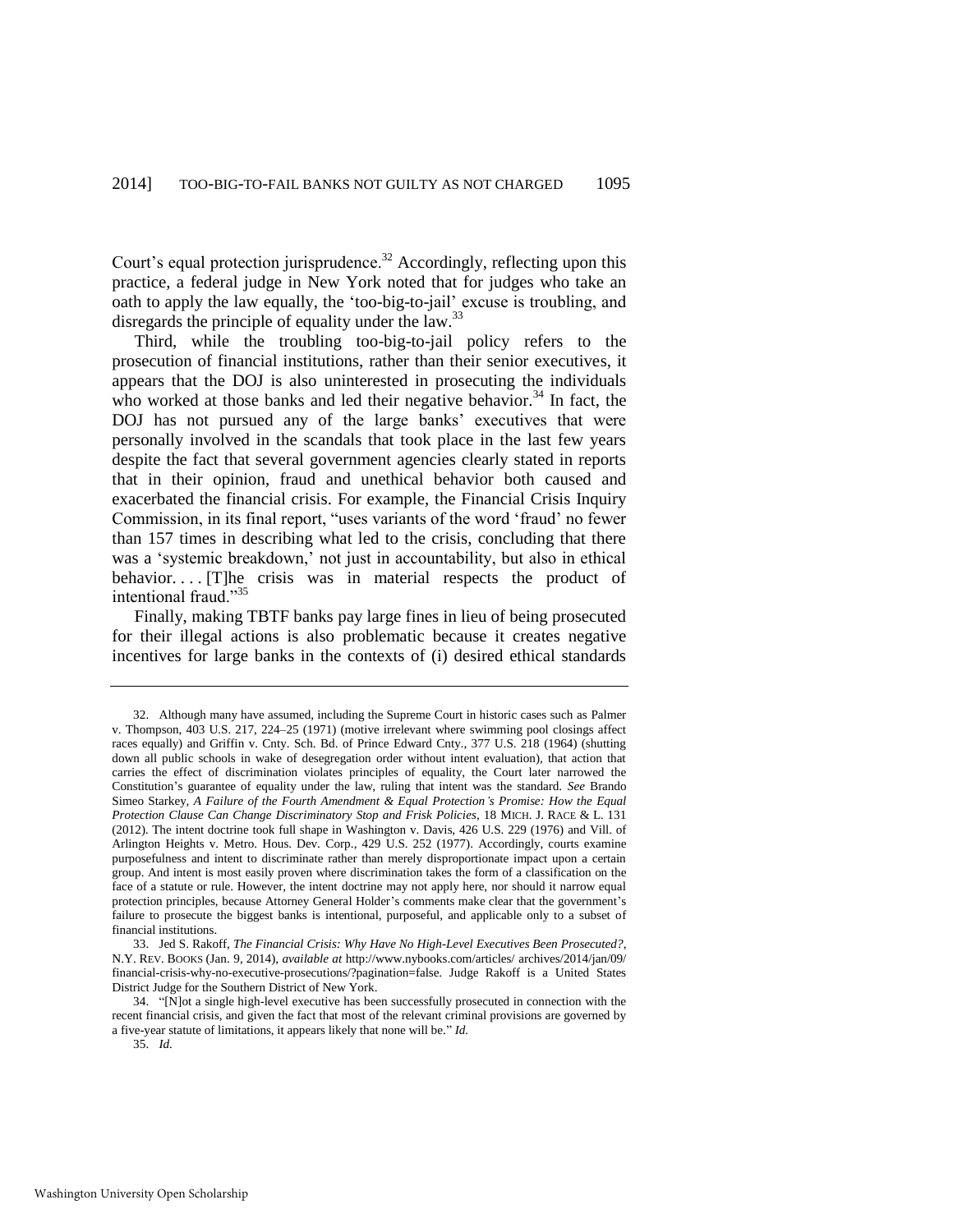and business-doing norms in the financial markets; (ii) encouraging criminal behavior by guaranteeing a "carrot"—it is worth the banks' while to engage in criminal behavior because even if a fine is higher than the criminally-obtained profit, which is usually not the case, the fine can be paid for from the fruits of additional crimes committed in the future;<sup>36</sup> and (iii) encouraging criminal behavior by eliminating any potential "stick" ensuring large banks that the only thing they have to lose is money.<sup>37</sup>

#### <span id="page-8-0"></span>WHAT'S NEXT?

Concerned with this too-big-to-jail policy, legislatures have recently attempted to introduce bills that would bolster U.S. anti-money laundering laws, close loopholes, support the flow of information, and if nothing else, give financial regulators greater civil powers to hold senior executives at large banks accountable for misconduct happening on their watch.<sup>38</sup>

In addition, as suggested by a U.S. district judge, the government can and should criminally charge executives in TBTF banks because, despite Attorney General Holder's concern about the economic reverberations of prosecuting TBTF banks, those banks would not collapse if one or more of their high level executives were prosecuted, as opposed to the institutions themselves.<sup>39</sup> For example, concerns were raised in the U.S. over whether criminally prosecuting HSBC, the London-based bank that was involved in money laundering, would lead to its collapse and damage the financial system. Independently of how the government treats HSBC as an institution, it can and should charge its senior executives that made culpable decisions regarding the money laundering.<sup>40</sup> Moreover, liability should stand on the well-established "willful blindness" or "conscious

38. *See, e.g.*, Press Release, Comm. on Fin. Svcs.—Democrats, *Leading House Democrats Introduce Bills to Deter Money Laundering And Hold Executives Responsible* (Oct. 24, 2013), *available at* http://democrats.financialservices.house.gov/press/PRArticle.aspx?NewsID=1597.

39. Rakoff, *supra* not[e 33.](#page-7-0) 

<sup>36.</sup> John Titus, *How Obama Surrendered Sovereignty to The Criminal Banking Cartel*, DAILY BAIL (Apr. 24, 2013, 5:33 PM), http://dailybail.com/home/how-obama-surrendered-sovereignty-tothe-criminal-banking-ca.html ("[Deferred prosecution] looks very much like a green light for big banks to commit crimes with wild abandon while pretending that fines levied in lieu of prosecution (a) are something other than a small tax paid by the banks doing business as criminal enterprises, (b) cannot simply be paid for from the fruit of additional crimes in the future, and thus (c) do not guarantee more crime.").

<sup>37. &</sup>quot;When prosecutors choose not to prosecute to the full extent of the law in a case as egregious as this, the law itself is diminished. The deterrence that comes from the threat of criminal prosecution is weakened, if not lost." Editorial, *Too Big to Indict*, Dec. 12, 2012, N.Y. TIMES, at A38, *available at* http://www.nytimes.com/2012/12/12/opinion/hsbc-too-big-to-indict.html?\_r=2&ee.

<sup>40.</sup> Titus, *supra* not[e 36.](#page-8-0)